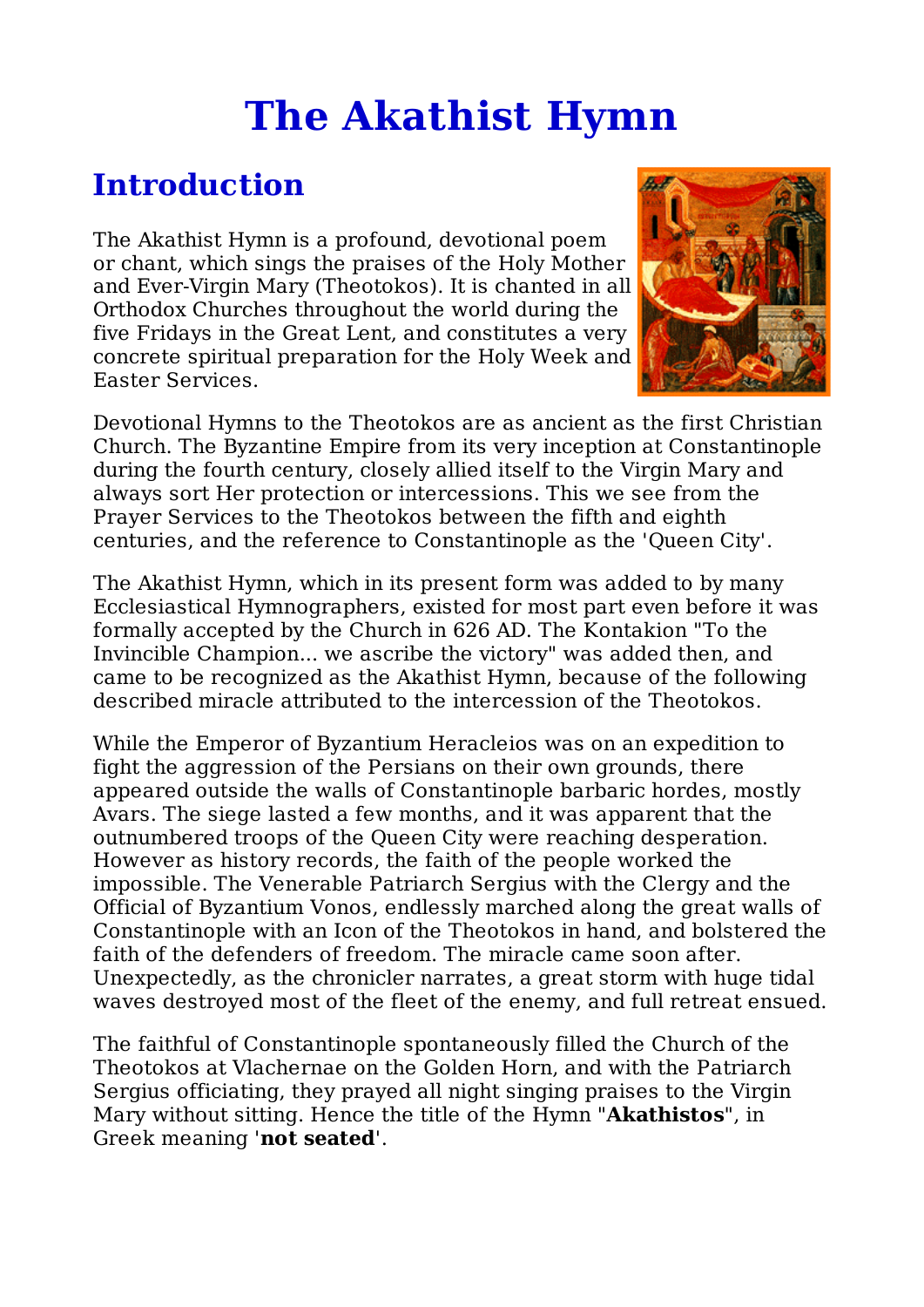The Akathist Hymn is a very important and indeed an integral part of our religious and ecclesiastical life. When we are present during the first Friday Service, we firmly realize that we commence to ascend the spiritual steps of the lengthy Lenten period, to finally reach the peak with our Lord's Glorious Resurrection.

The Akathist Hymn was not strange to the Latin West even though apart from the Eastern Church. Pope Benedict XIV granted on May 4, 1746 an indulgence of 50 days to the Latin and Eastern Rite Roman Catholics, for each recitation of the Hymn.

Fr. Vincent McNabb, a Roman Catholic Priest in London, translated the Hymn into English in 1934. In his forward remarks he stated "No apology is needed for introducing the Akathistos to the Christian West. Indeed the West might well be apologetic about its neglect, or ignorance of such a liturgical and literary masterpiece".

In any of our Service Books we can readily see that our glorious and Ever-Virgin Theotokos is the center of many of our Orthodox Services in which prayers abound for Her interceding to Her Son, and our God, for our Salvation. The Virgin Mary is the most exalted and most honoured person by God. She is the most revered and most loved by humans. She is a binding force for all Christians. She is the Unique Personality of the world, because of the unique fact of the Lord's Incarnation. She is the daughter of Grace and the Crystal Vessel of the Grace of the Holy Spirit (see Luke 1:26-56).

Faith in the Almighty God is primary and all important to the Holy Orthodox Church. Our dependence on God is always beyond question, and from this faith we should strive not to stray. Therefore, Services, like the Akathist Hymn, should be a must and attended by all. Moveover, this particular Service links us so beautifully with a great and glorious period of our Christian history; it is also a very live tradition, which has never ceased in the Orthodox Church since its official acceptance in 626 AD.

Living in these trying times, when we are besieged by many forces of evil, it is hoped that the Akathist Hymn as well as our other Services may become the bulwark to withstand, and indeed to overcome these forces.

> Paraphrased from Fr. George Papadeas' **THE AKATHIST HYMN preceded by THE BRIEF COMPLINE** published by Patmos Press, DAYTONIA BEACH, FLORIDA, 1980

## **Brief outline**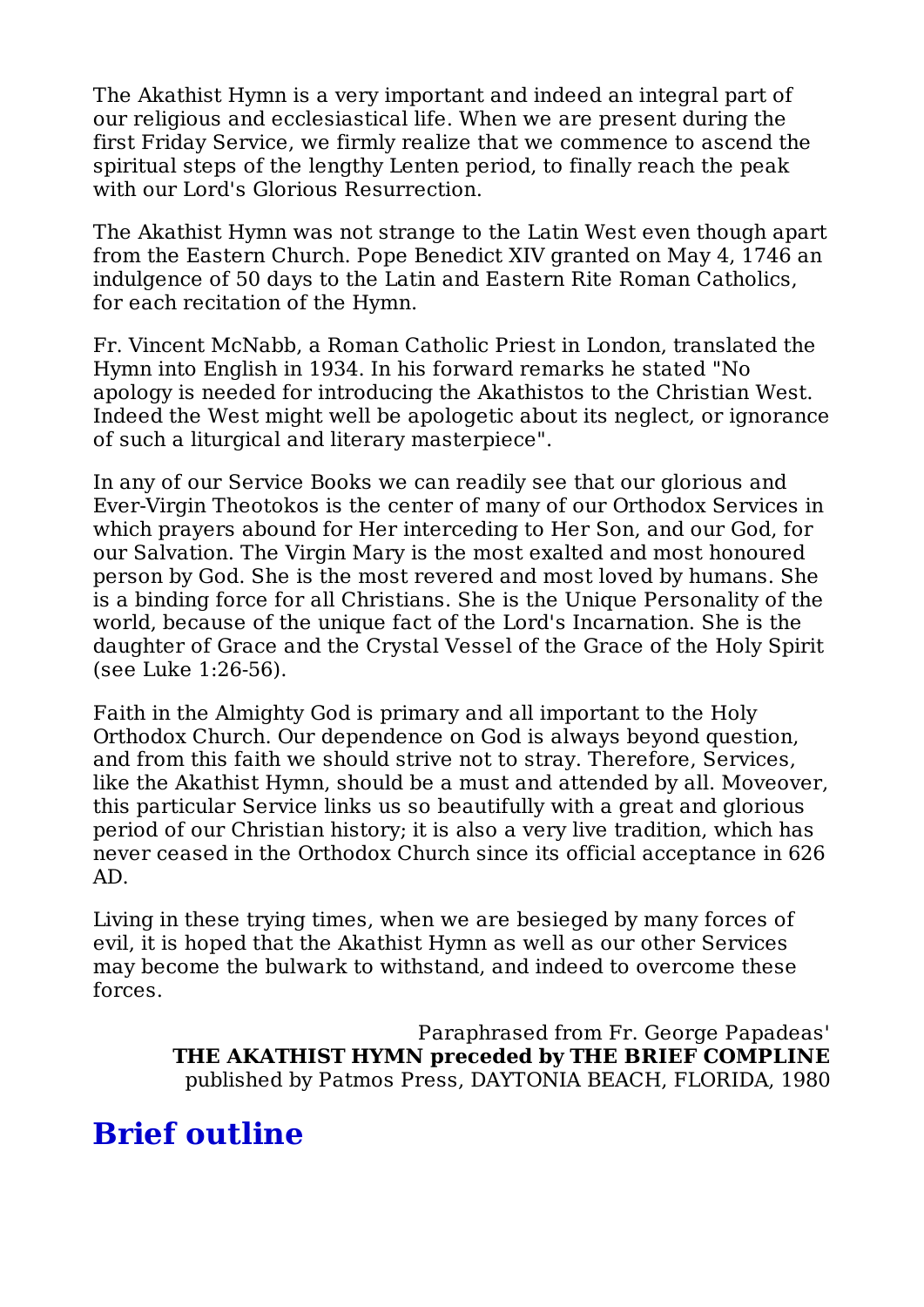The Akathist Hymn is divided into 4 main parts, and briefly the content is as follows:

| $\mathbf{1}$   | Stanzas 1 - 6<br>recount:         | a. The Annunciation to the Virgin Mary.<br>b. The Virgin Mary's purity.<br>c. The Virgin Mary's visit to Elizabeth.<br>d. The doubts of Joseph the protector, and his joy<br>upon learning of the supernatural Conception.                                                                                                                                                                                                                                                                       |
|----------------|-----------------------------------|--------------------------------------------------------------------------------------------------------------------------------------------------------------------------------------------------------------------------------------------------------------------------------------------------------------------------------------------------------------------------------------------------------------------------------------------------------------------------------------------------|
|                | $2$ Stanzas 7 - 12<br>tell us of: | a. The shepherds hearing the Angels praising the<br>birth of the Lord and their visit to the manger.<br>b. The adoration of the Magi.<br>c. The flight of the Holy Family to Egypt and the<br>falling of the idols.                                                                                                                                                                                                                                                                              |
|                | 3 Stanzas 13 - 18<br>relate:      | a. The new Creation which was wrought by the<br>Incarnate Lord through the Theotokos.<br>b. The call for the uplifting of our minds to Heaven<br>from where God descended.<br>c. The Lord's Omnipresence, that while He came to<br>earth, He was no less in Heaven.<br>d. The confounding of the philosophers and orators,<br>who were at a loss to explain God's condescension.                                                                                                                 |
| $\overline{4}$ | Stanzas 19 - 24<br>speak of:      | a. The Theotokos as a protector of all the devout,<br>and those who choose to flee unto Her.<br>b. God coming as one of us, amongst us, to draw us<br>near to Him.<br>c. Our inability to adequately sing the praises of<br>God, whose mercies are countless.<br>d. The Lord cancelling all the ancient spiritual debts,<br>and the granting of His Grace to all. Our prayers and<br>petitions to the Holy Mother to protect us from<br>misfortunes and save us from the future<br>condemnation. |

# **The Akathist Hymn to the Theotokos**

Having secretly received the command, the Archangel hastened into Joseph's abode and spoke to the Holy Virgin. He Who bowed the Heavens with His descending, is wholly contained, yet unchanged in You. And seeing Him taking the likeness of a servant in your womb, I stand in amazement and cry unto you:

Rejoice, O Bride Ever-Virgin [3 times].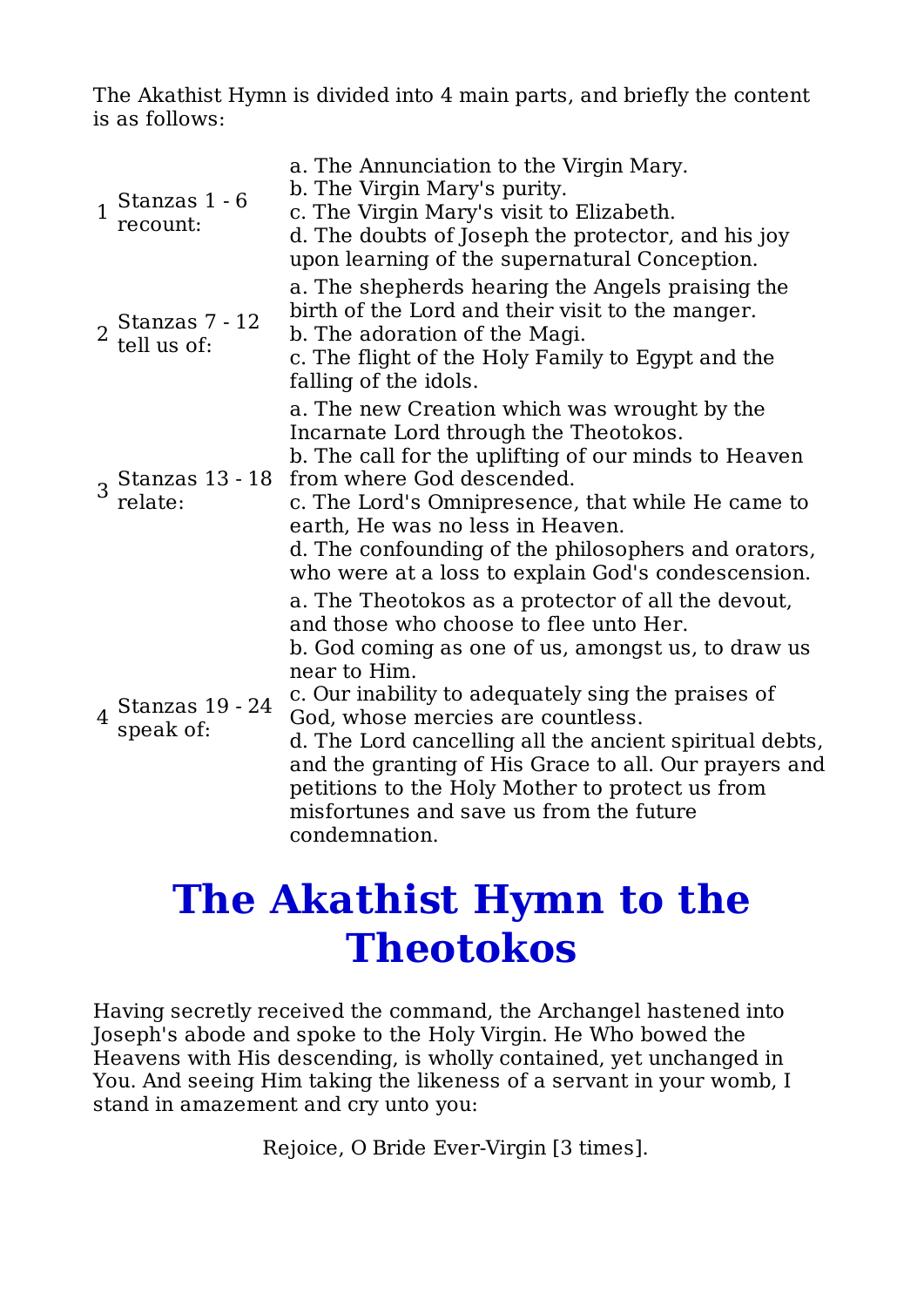# **Kontakion**

Unto you, O Theotokos, invincible Champion, your City, in thanksgiving ascribes the victory for the deliverance from sufferings. And having your might unassailable, free us from all dangers, so that we may cry unto you:

Rejoice, O Bride Ever-Virgin.

## **1**

The Archangel was sent from Heaven to cry 'Rejoice!' to the Theotokos. And beholding You, O Lord, taking bodily form, he stood in awe, and with his bodiless voice he cried aloud to her such things as these:

Rejoice, you through whom joy shall shine forth. Rejoice, you whom the curse will vanish.

Rejoice, the Restoration of fallen Adam. Rejoice, the Redemption of the tears of Eve.

Rejoice, O Height beyond human logic. Rejoice, O depth invisible even to the eyes of Angels.

Rejoice, for you are the King's throne. Rejoice, you bear Him, Who bears the universe.

Rejoice, O Star revealing the Sun. Rejoice, O Womb of divine Incarnation.

Rejoice, you through whom creation is renewed. Rejoice, you through whom the Creator is born a Babe.

Rejoice, O Bride Ever-Virgin.

#### **2**

Beholding herself in purity, the holy one courageously said to Gabriel: Your strange voice seems almost unbelievable to my soul; for how do you speak of birth-giving without seed? crying aloud:

Alleluia.

#### **3**

Seeking to know the incomprehensible knowledge, the Virgin cried to him who ministered to her: How many a Son be born from a virginal womb? Tell me! To her he answered in fear, yet crying thus:

Rejoice, O seer of the ineffable Will. Rejoice, O surety of those praying in silence.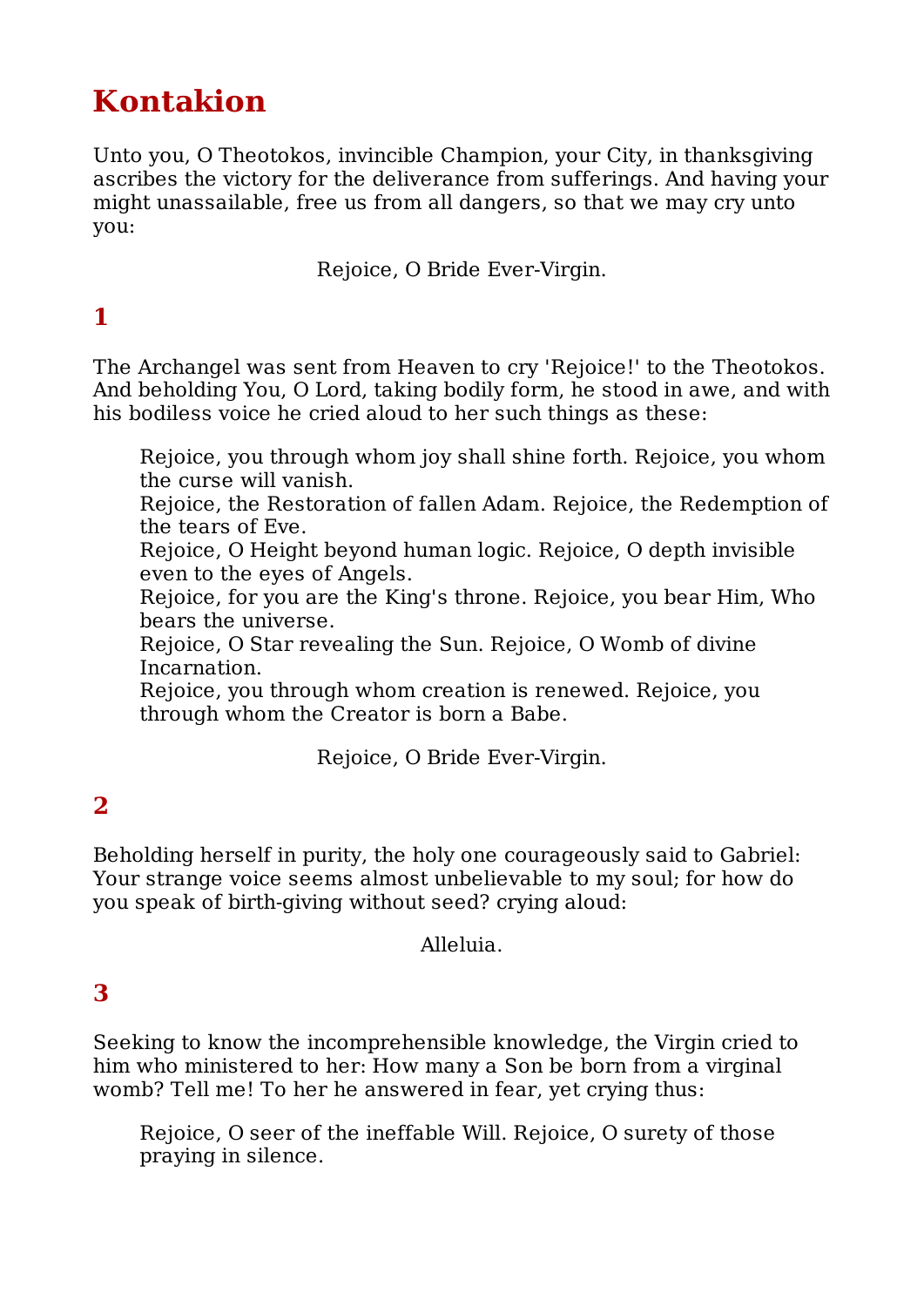Rejoice, you the Preface of Christ's miracles. Rejoice, you the Pinnacle of His commandments.

Rejoice, O heavenly Ladder, by which God descended. Rejoice, O Bridge leading those from earth to Heaven.

Rejoice, O Miracle, much marveled of Angels. Rejoice, O trauma, much dirged of demons.

Rejoice, you who ineffably gave birth to the Light. Rejoice, you who revealed the mystery to none.

Rejoice, O knowledge superceding the wise. Rejoice, You who enlightens the minds of the faithful.

Rejoice, O Bride Ever-Virgin

### **4**

The power of the Most High then overshadowed the Virgin, that she might conceive; and her fruitful womb He made a fertile meadow for all those desiring to reap salvation, as they chant:

Alleluia.

#### **5**

Carrying God in her womb, the Virgin hastened to Elizabeth, whose unborn babe forthwith recognizing Mary's salutation rejoiced, and with leaps as it were with songs, he cried out to the Theotokos:

Rejoice, O branch of the unwithering Vine. Rejoice, O Land yielding the untainted Fruit.

Rejoice, O Husbandry of the merciful Husbandman. Rejoice, O birthgiver to the Planter of our life.

Rejoice, O Field bearing abundant compassion. Rejoice, O Table laden with an abundance of mercies.

Rejoice, for you make the meadow produce contentment. Rejoice, for you prepare a haven for souls.

Rejoice, acceptable Incense of intercession. Rejoice, Oblation for all the world.

Rejoice, Favour of God to mortals. Rejoice, Access of mortals to God.

Rejoice, O Bride Ever-Virgin.

#### **6**

Having doubtful thoughts, the righteous Joseph was troubled; for he suspected a secret union as he beheld you unwed, O blameless one; but when he learned of your conception through the Holy Spirit, he cried: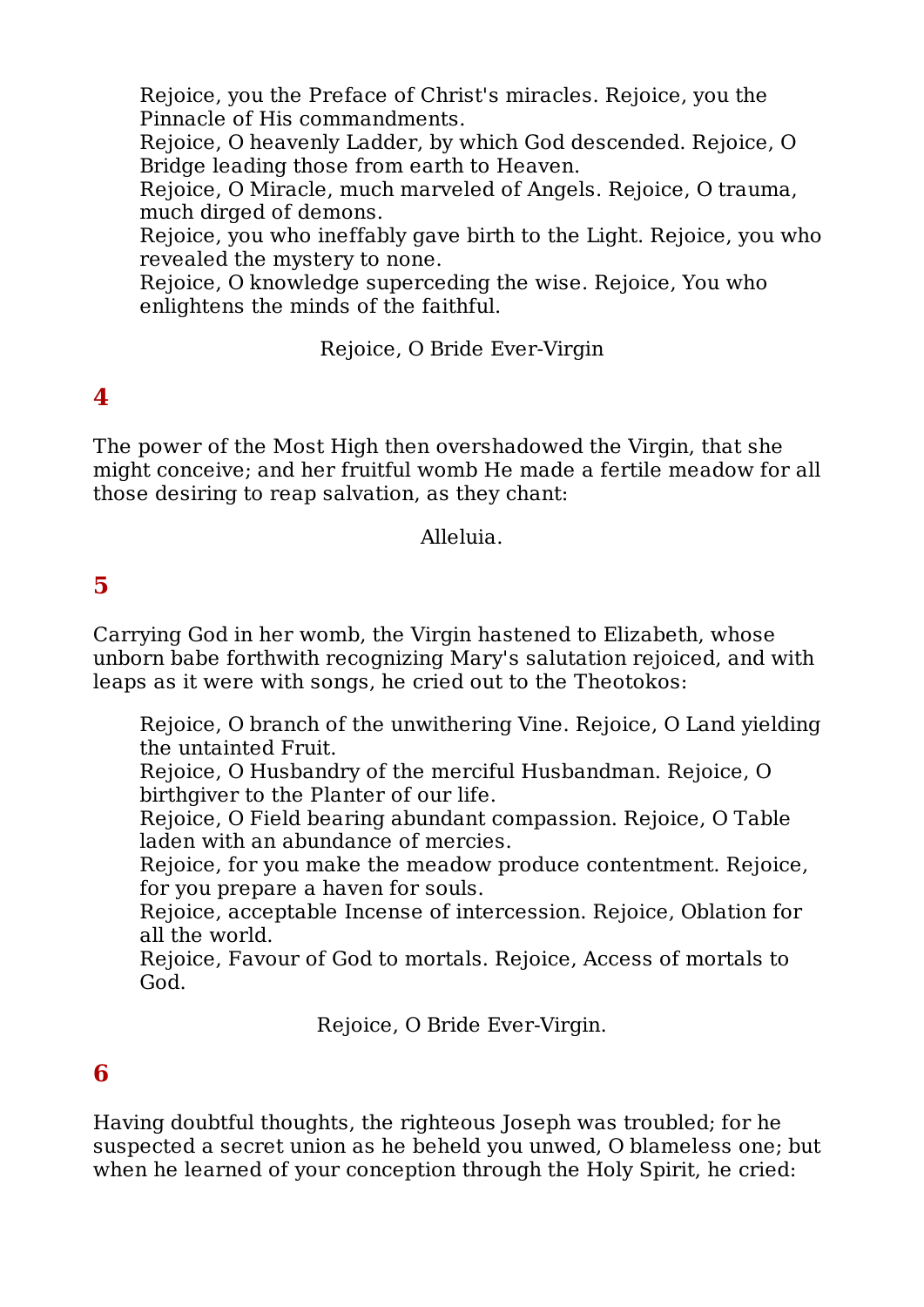#### Alleluia.

### **7**

On hearing the Angels praising the incarnate presence of Christ, the shepherds hastened as to a Shepherd, and beholding Him as a spotless Lamb, pastured in Mary's womb, her they hymned, and said:

Rejoice, Mother of the Lamb and Shepherd. Rejoice, Fold of the rational sheep.

Rejoice, O Defense against invisible foes. Rejoice, Opener of the gates of Paradise.

Rejoice, for the things of Heaven rejoice with the earth. Rejoice, the things of earth join chorus with the Heavens.

Rejoice, never-silent Voice of the Apostles. Rejoice, neverconquered Courage of the Martyrs.

Rejoice, firm Support of the Faith. Rejoice, shining Token of grace. Rejoice, you through whom Hades was laid bare. Rejoice, you through whom we are clothed with glory.

Rejoice, O Bride Ever-Virgin.

#### **8**

Beholding the Godward-pointing Star, the Magi followed it radiance; and holding it as a lantern, they sought through it the mighty King. And having approached the Unreachable, they rejoiced and cried to Him:

Alleluia.

#### **9**

The sons of the Chaldees saw in the hands of the Virgin Him Who by His hand fashioned man; and sensing Him as Lord, even though He had taken the form of a servant, they hastened with gifts to do homage, and they cried out to her who is blessed:

Rejoice, Mother of the never-setting Star. Rejoice, Dawn of the mystic Day.

Rejoice, you who has quenched the fiery furnace of error. Rejoice, you who enlightens the initiates of the Trinity.

Rejoice, you who has removed the inhuman tyrant from power.

Rejoice, you who has shown Christ, the man-befriending Lord.

Rejoice, you who has redeemed us from the pagan religion.

Rejoice, you who has rescued us from the works of mire.

Rejoice, you who ceased the worship of fire. Rejoice, you who saves us from the flames of passions.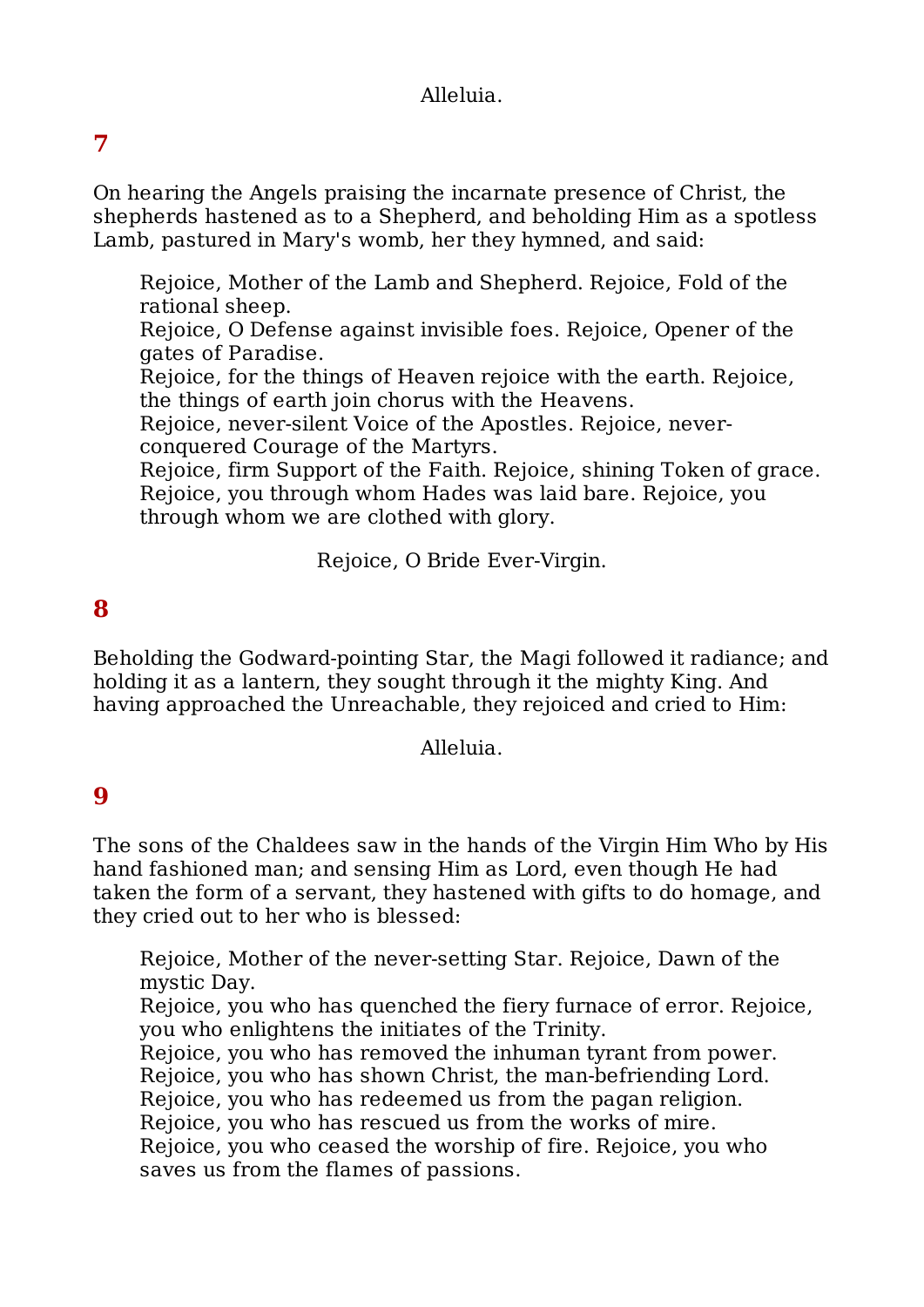Rejoice, Guide of the faithful to chastity. Rejoice, O Delight of all generations.

Rejoice, O Bride Ever-Virgin.

### **10**

Having become God-bearing heralds, the Magi returned to Babylon. Fulfilling Your prophecy, and having preached You as the Christ to all, they left Herod as a trifler, who knew not how to chant:

Alleluia.

#### **11**

Having shed the light of truth in Egypt, You expelled the darkness of falsehood; and unable to bear Your strength, O Saviour, her idols fell; and they that were set free from them cried to the Theotokos:

Rejoice, Uplifting of men. Rejoice, Downfall of demons.

Rejoice, you who trampled upon the delusion of error. Rejoice, you who censured the deceit of the idols.

Rejoice,Sea which drowned the symbolic Pharoah. Rejoice, Rock which refreshed those thirsting for life.

Rejoice, Pillar of fire, guiding those in darkness. Rejoice, Protection of the world, more spacious than a cloud.

Rejoice, Nourishment, successor to manna. Rejoice, Minister of holy joy.

Rejoice, Land of promise. Rejoice, you from whom flows milk and honey.

Rejoice, O Bride Ever-Virgin.

#### **12**

When Symeon was prepared to leave from this age of deception, You were presented to him as a newborn Babe, but he recognized You as perfect God. Wherefore, he marvelled at Your ineffable wisdom, chanting:

Alleluia.

#### **13**

New was the Creation which the Creator showed to us His creatures, when He sprang forth from the seedless womb; and He preserved it incorrupt, even as it was, that we, seeing this Miracle, may praise her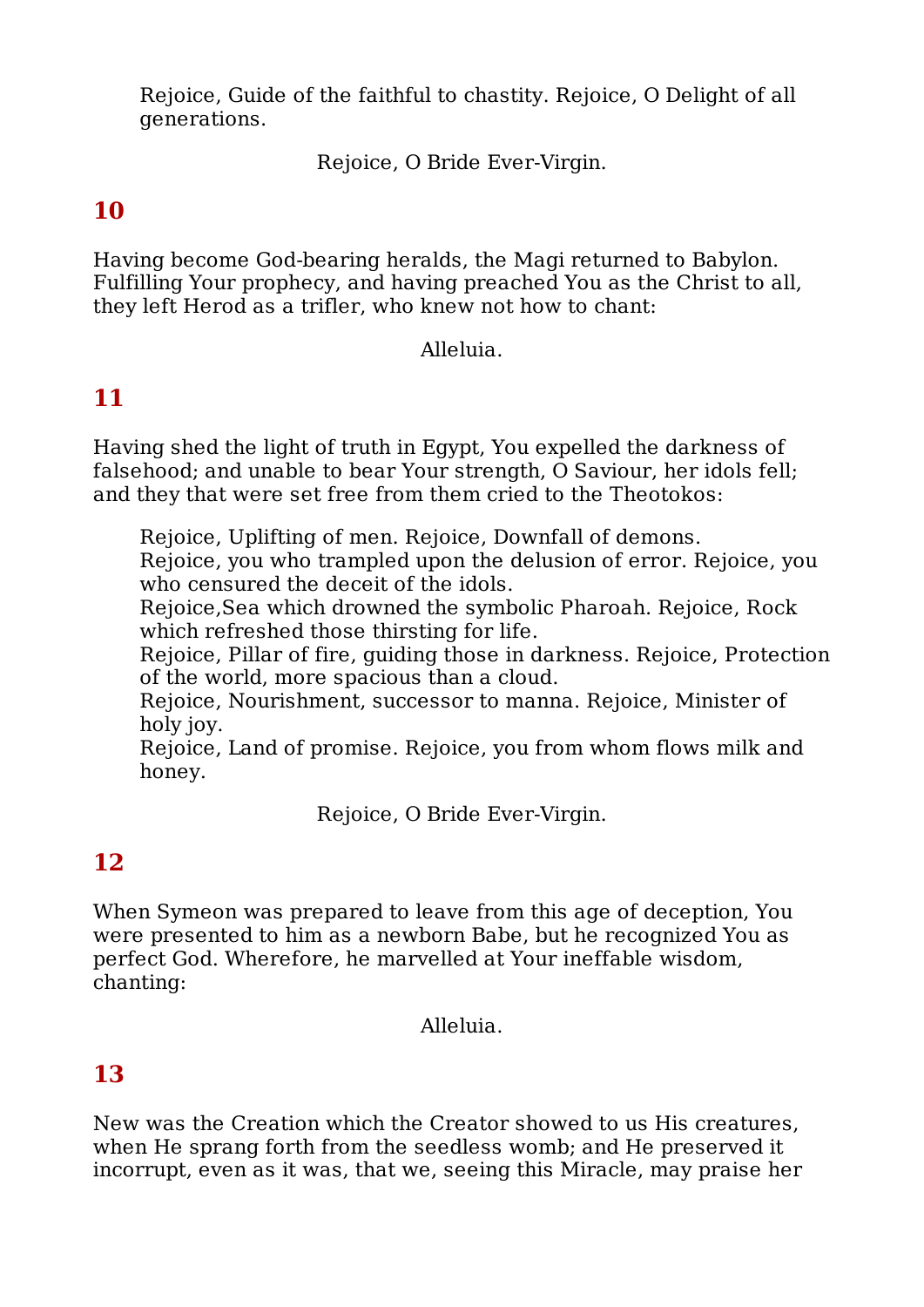saying:

Rejoice, Flower of incorruption. Rejoice, Crown of self-restraint. Rejoice, O shining Token of Resurrection. Rejoice, you whom reflects the life of the Angels.

Rejoice, Tree of delectable Fruit that nourishes the faithful.

Rejoice, well-shaded Tree under which many find shelter.

Rejoice you who bears the Guide of those astray. Rejoice, you who gives birth to the Redeemer of captives.

Rejoice, Intercession before the righteous Judge. Rejoice,

Forgiveness for many transgressors.

Rejoice, Robe of confidence for those bare of courage. Rejoice, Tenderness conquering all desire.

Rejoice, O Bride Ever-Virgin.

### **14**

Seeing a strange childbirth, let us estrange ourselves from the world by transporting our minds to Heaven; to this end the Most High God appeared on earth a lowly man, that He might draw to the heights those who cry out to Him:

Alleluia.

### **15**

The Infinite Word was wholly present with those on earth, yet never absent from those in Heaven; for this was a divine condescension and not a mere change of place; and His birth was from a Virgin chosen of God, who heard such words as these:

Rejoice, Land of the Uncontained God. Rejoice, Gate of the sacred mystery.

Rejoice, doubtful Rumour of the faithless. Rejoice, undoubtful Pride of the faithful.

Rejoice, all-holy Chariot of Him Who is above the Cherubim.

Rejoice, most excellent Dwelling-place of Him Who is above the Seraphim.

Rejoice, you who conducts the opposites of unity. Rejoice, you who has woven maidenhood into motherhood.

Rejoice, you through whom transgression is annulled. Rejoice, you through whom Paradise is open.

Rejoice, Key of the Kingdom of Christ. Rejoice, Hope of eternal blessings.

Rejoice, O Bride Ever-Virgin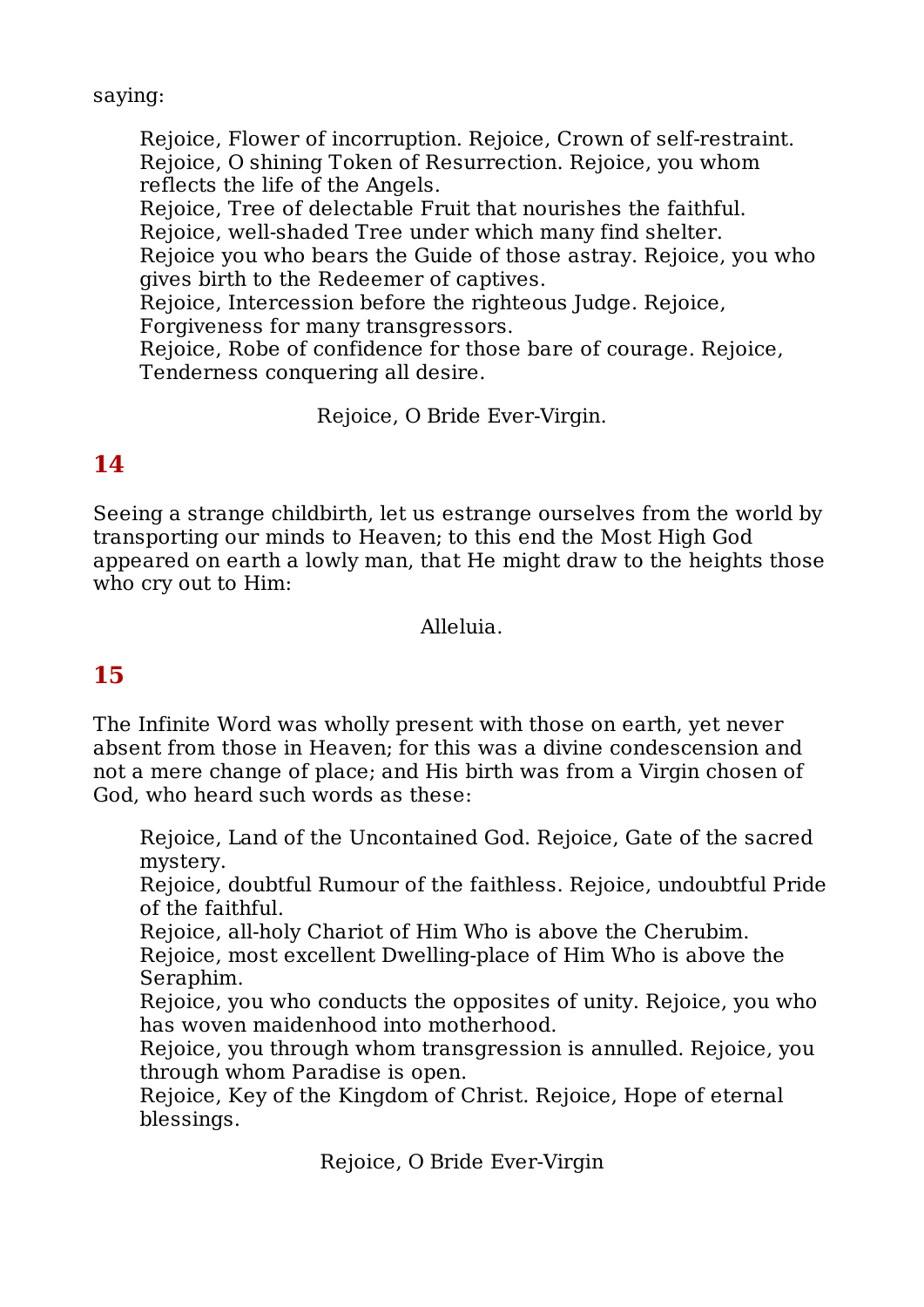#### **16**

All angel-kind was amazed by the great deed of Your Incarnation; for they saw the inaccessible God as Man accessible to all, dwelling among is and hearing from all:

#### Alleluia.

### **17**

Orators most eloquent do we behold mute as fish before you, O Theotokos; for they are at loss to explain how you could remain a virgin and yet give birth. But as for us, marvelling at this mystery, we cry with faith:

Rejoice, Vessel of the Wisdom of God. Rejoice, Treasury of His providence.

Rejoice, you who proves the philosophers fools. Rejoice, you who proves the logicians illogical.

Rejoice, for the subtle debaters are confounded. Rejoice, for the inventors of myths are faded away.

Rejoice, you who breaks the webs of the Athenians. Rejoice, you who fills the nets of the Fishermen.

Rejoice, who draws us from the depths of ignorance. Rejoice, you who enlightens many with knowledge.

Rejoice, Raft for those who desire to be saved. Rejoice, Haven for those who fare on the sea of life.

Rejoice, O Bride Ever-Virgin.

#### **18**

Wishing to save the world, to this end did the Ruler of all come of His own will; and, though as God He is the Shepherd, for us He appeared as a Man like us; for by this likeness He called those of like kind, yet as God He hears:

#### Alleluia

#### **19**

You are a fortress protecting all virgins, O Theotokos and Virgin; for the Master of heaven and earth prepared you, O Immaculate One, and dwelt in your womb, and taught all to cry out to you:

Rejoice, Pillar of virginity. Rejoice, Gate of salvation. Rejoice, Leader of spiritual restoration. Rejoice, Bestower of divine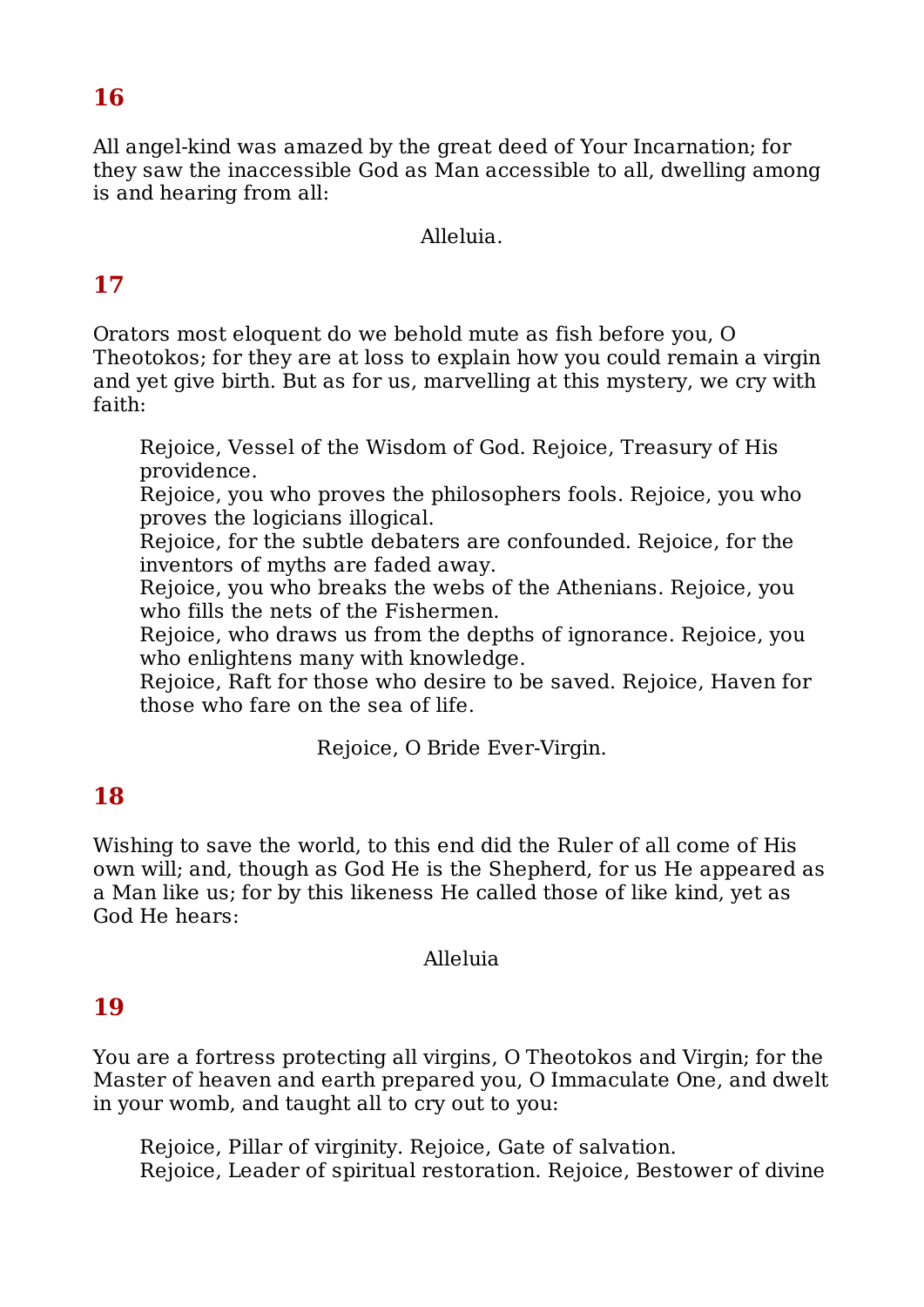goodness.

Rejoice, for you regenerated those conceived in shame. Rejoice, for you gave guidance to the thoughtless.

Rejoice, you who abolished the corrupter of hearts. Rejoice, you who gave birth to the Sower of chastity.

Rejoice, bridal Chamber of a seedless marriage. Rejoice, you who joined the faithful to the Lord.

Rejoice, fair Nursing-mother of virgins. Rejoice, bridal Escort of holy souls.

Rejoice, O Bride Ever-Virgin.

#### **20**

Defeated is every hymn that strives to pay homage to the multitude of Your many compassions; for even should we offer You, O holy King, odes of praise numberless as the sands, we should still have done nothing worthy of what You have given to us who cry to You:

Alleluia.

#### **21**

As a brilliant beacon-light shining to those in darkness do we behold the holy Virgin; for she kindles the celestial Light and leads all to divine knowledge; she illuminates our minds with radiance and is honoured by these our cries:

Rejoice, Ray of the spiritual Sun. Rejoice, Beam of the innermost Splendour.

Rejoice, Lightning, enlightening our souls. Rejoice, Thunder, striking down the enemy.

Rejoice, for you caused the many-starred Light to dawn. Rejoice, for you caused the ever-flowing River to gush forth.

Rejoice, you who depicts the image of the Font of Siloam. Rejoice, you who washes away the stain of sin.

Rejoice, Laver purifying conscience. Rejoice, Wine-bowl over-filled with joy.

Rejoice, sweet-scented Fragrance of Christ. Rejoice, Life of mystic festival.

Rejoice, O Bride Ever-Virgin

#### **22**

Wishing to bestow His grace, He that forgives the ancient debts of all mankind came of His own will to dwell among those who departed from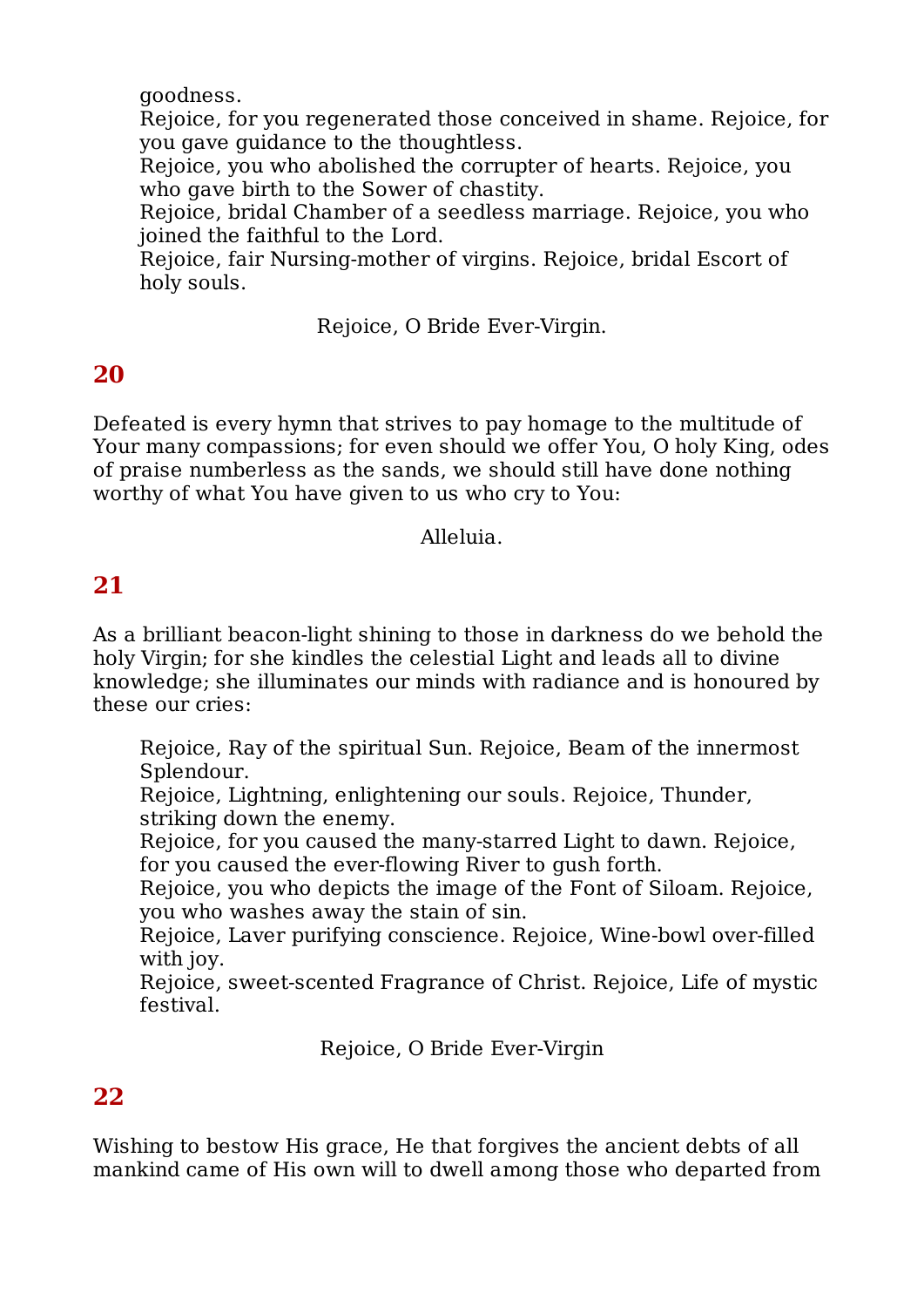His favour; and tearing up writ of indebtedness, He hears from all:

Alleluia.

#### **23**

Whilst praising your Offspring, we all praise you, O Theotokos, as a living temple; for the Lord, Who holds all things in His hand, dwelt in your womb, and He sanctified and glorified you, and taught all to cry to you:

- Rejoice, Tabernacle of God the Word. Rejoice, Holy one, holier than the Hollies.
- Rejoice, Ark made golden by the Spirit. Rejoice, inexhaustible Treasury of Life.
- Rejoice, precious Diadem of godly kings. Rejoice, venerable Boast of faithful priests.
- Rejoice, unshakeable Tower of the Church. Rejoice, impregnable fortress of the Kingdom.
- Rejoice, you through whom trophies are raised up. Rejoice, you whom enemies are cast down.
- Rejoice, Healing of my flesh. Rejoice, Salvation of my soul.

Rejoice, O Bride Ever-Virgin.

#### **24**

O all-hymned Mother, worthy of all praise, who brought forth the Word, the Holiest of all Saints [3 times], as you receive this our offering, rescue us all from every calamity, and deliver from future torment those who cry with one voice: Who is more

Alleluia.

# **1st Stanza**

The Archangel was sent from Heaven to cry: Rejoice! to the Theotokos. And beholding You, O Lord, taking bodily form, he stood in awe, and with his bodiless voice he cried aloud to her such things as:

Rejoice, you through whom joy shall shine. Rejoice, you the Redemption of the tears of Eve.

Rejoice, Height hard to climb for human thought. Rejoice, Depth hard to explore even for the eyes of Angels.

Rejoice, for you are the Throne of the King. Rejoice, for you sustained the Sustainer of all.